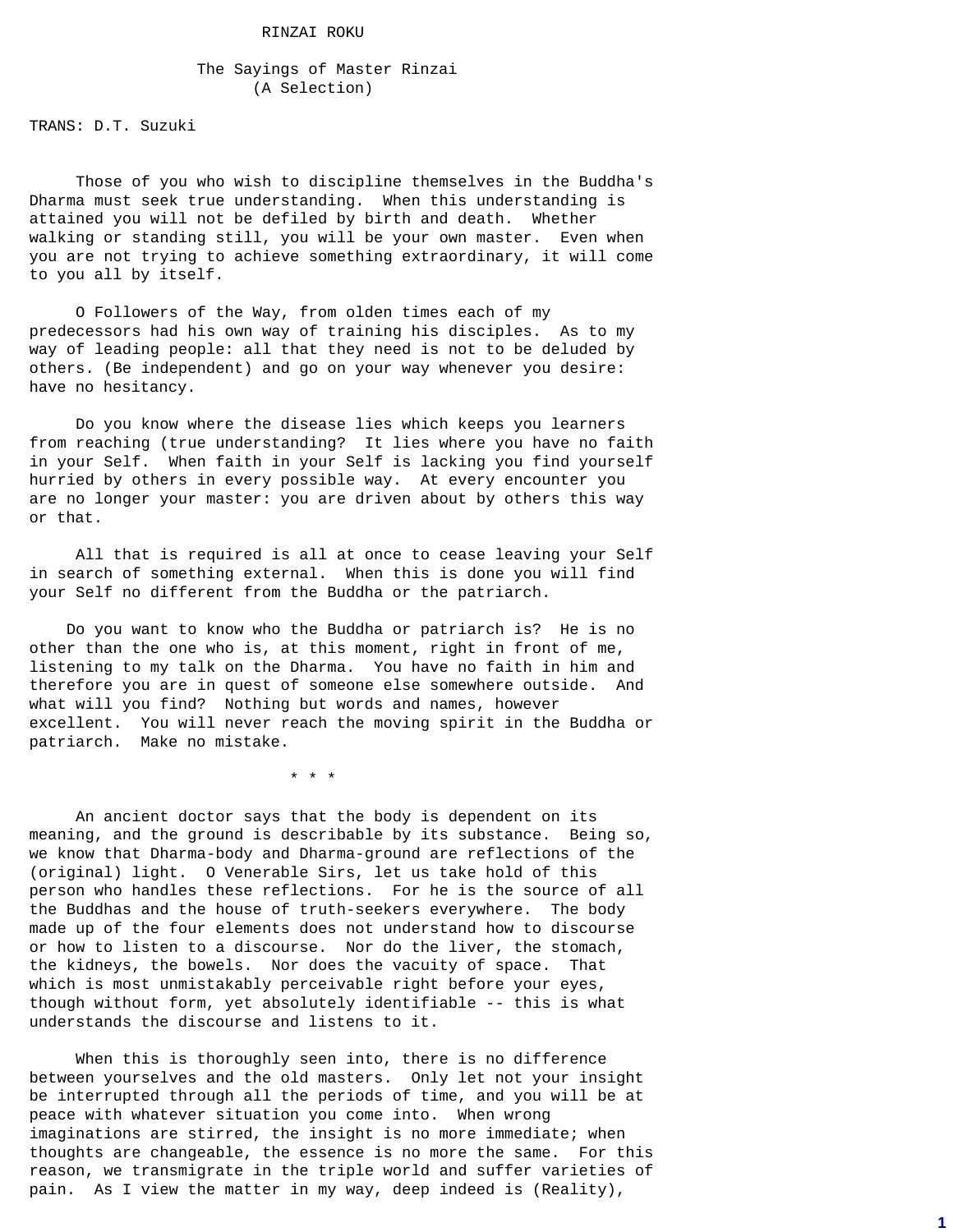and there is none who is not destined for emancipation.

 O Followers of the Way, Mind has no form and penetrates every corner of the universe. In the eye it sees, in the ear it hears, in the nose it smells, in the mouth it talks, in the hand it seizes, in the leg it runs. The source is just one illuminating essence, which divides itself into six functioning units. Let all interfering thoughts depart from Mind, and you experience emancipation wherever you go. What do you think is my idea of talking to you like this? I simply wish to see you stop wandering after external objects, for it is because of this hankering that the old masters play tricks on you.

\* \* \*

 Followers of the Way, when you come to view things as I do, you are able to sit over the heads of the Enjoyment- and Transformation-Buddhas; the Bodhisattvas who have successfully mounted the scale of ten stages look like hirelings; those who have attained the stage of full enlightenment resemble prisoners in chains; the Arhats and Pratyeka-Buddhas are cesspools; Bodhi and Nirvana are a stake to which donkeys are fastened. Why so? Because. O Followers of the Way, you have not yet attained the view whereby all kalpas are reduced to Emptiness. When this is not realized, there are all such hindrances. It is not so with the true man who has insight into Reality. He gives himself up to all manner of situations in which he finds himself in obedience to his past karma. He appears in whatever garments re ready for him to put on. As it is desired of him either to move or to sit quietly, he moves or sits. He has not a thought of running after Buddhahood. He is free from such pinings. Why is it so with him? Says an ancient sage, "When the Buddha is sought after, he is the cause of transmigration."

 O Venerable Sirs, time is not to be wasted. Do not commit yourselves to a grave mistake by convulsively looking around your neighborhood and not within yourselves. You make mistakes by truing to master Zen, to master the Way, to learn words and phrases, to seek for Buddhas and Fathers and good friends. There is just one parenthood for you, and outside of it what do you wish to acquire? Just look within yourselves. The Buddha tells us the story of Yajnadatta. Thinking he had lost his head, he wildly ran after it; but when he found that he had never lost it, he became a peaceful man. O Followers of the Way, be just yourselves, stop your hysterical antics. There are some old baldheaded fools who know not good from bad. They recognize all kinds of things, they see spirits, they see ghosts, they look this way and that way, they like fair weather, they like rainy weather. If they go on like this, they are sure one day to appear before the King of Death, who will ask them to pay up their debts by swallowing red-hot iron balls. Sons and daughters of good families become possessed of this uncanny fox-spirit and go wildly astray even against their original sanity. Poor blind followers! Some day they will have to pay up their board.

 ÉÍÍÍÍÍÍÍÍÍÍÍÍÍÍÍÍÍÍÍÍÍÍÍÍÍÍÍÍÍÍÍÍÍÍÍÍÍÍÍÍÍÍÍÍÍÍÍÍÍÍÍÍÍÍÍÍ» º CREATED BY: º º T I G E R T E A M º º º º Oakland, CA º